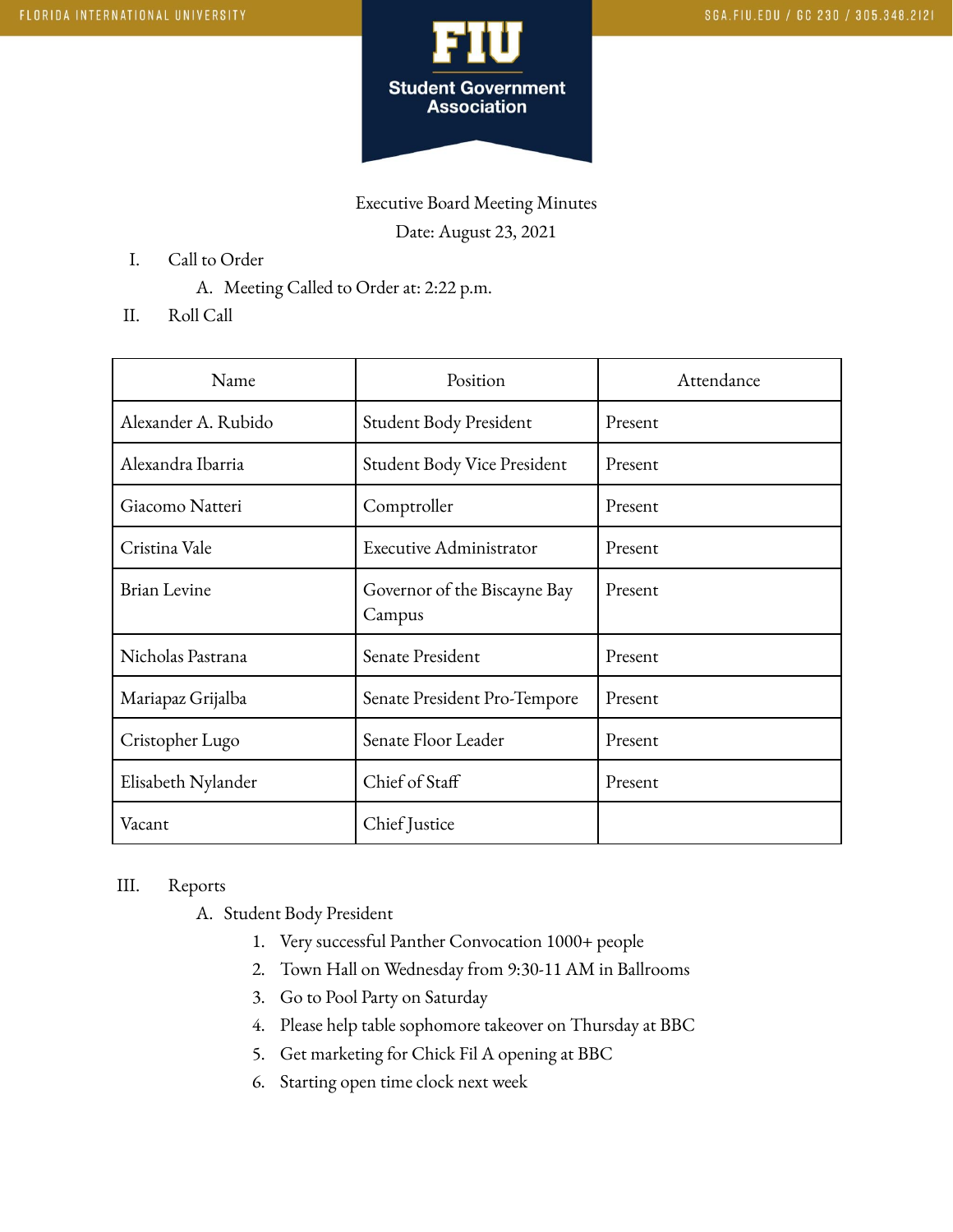- B. Student Body Vice President
	- 1. Women Empowerment Series starting in December
	- 2. SSIC-has 4 committee members
- C. Comptroller
	- 1. Hoping to hold deputy comptroller interviews soon
	- 2. SSIC is moving along
- D. Executive Administrator
	- 1. PantherNOW will likely attend senate in person
	- 2. Upset about paying for housing parking garage and there are no available spots
	- 3. Rec center wants SGA to pay for stadium for IM games
- E. Governor of the Biscayne Bay Campus
	- 1. Pool party this Saturday, set up starts at 12:30
	- 2. Vaccination sight has opened up in Wolfe Center at BBC
	- 3. Move followers from BBC IG to FIUSGA IG
	- 4. Working to put together bringing in new speaker
	- 5. Scheduling SSIC meeting for next week
- F. Senate President
	- 1. Convocation went well, talked to a lot of people who want to apply
	- 2. Reorganized committees
	- 3. Senate in person starts today
	- 4. 2 Senate vacancy interviews coming up
	- 5. Sent out office hours and meeting form
- G. Senate President Pro-Tempore
	- 1. No Report
- H. Senate Floor Leader
	- 1. SSIC has 3 senators and 3 other members for PG 5 PG6, will begin next week
	- 2. Taking a stronger approach to produce good legislation and follow through on legislation
- I. Chief of Staff
	- 1. People going up for confirmation this week and next to hopefully start cabinet next wednesday
	- 2. Met with SSIC to go through SASC and noted wanted improvements which will go in the report, looking to walk through SIPA this week
- J. Chief Justice